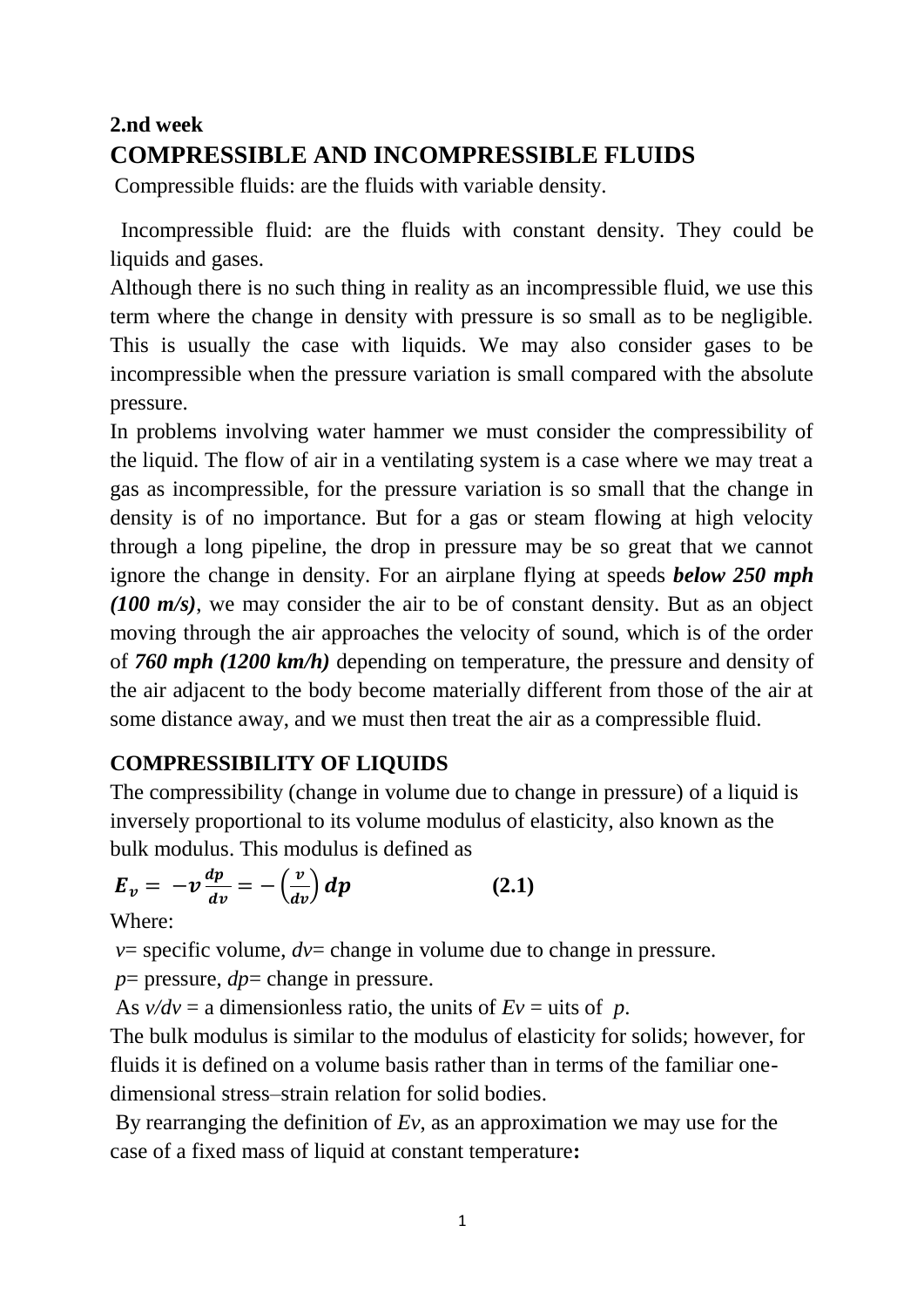$$
\frac{\Delta v}{v} = -\frac{dp}{E_v} \quad \text{or } \frac{v_2 - v_1}{v} = -\frac{p_2 - p_1}{E_v}
$$

where  $E\nu$  = the mean value of the modulus for the pressure range, and the subscripts *1* and *2* refer to the before and after conditions.

#### **Example 1:**

At a depth of 8 km in the ocean the pressure is 81.8 MPa. Assume that the specific weight of seawater at the surface is 10.05 kN/m3 and that the average volume modulus is 2.34 109 N/m2 for that pressure range. (a) What will be the change in specific volume between that at the surface and at that depth? (b) What will be the specific volume at that depth? (c) What will be the specific weight at that depth?

Sol:

a. 
$$
v_1 = \frac{1}{\rho_1} = \frac{g}{\gamma_1} = \frac{9.81}{10050} = 0.000976 \text{ m}^3/\text{kg}
$$
  
\n $\Delta v = -0.000976(81.8 * 10^{-6} - 0)/(2.34 * 10^9) = -34.1 10^{-6} \text{ m}^3/\text{kg}$   
\nb.  $v_2 = v_1 + \Delta v = 0.00942 \text{ m}^3/\text{kg}$   
\nc.  $\gamma_2 = \frac{g}{v_2} = 9.81/0.000942 = 10410 \text{ N/m}^3$ 

#### **Example 2**:

Calculate the modulus of liquid elasticity that reduced 0.035 per cent of its volume by applying a pressure of 5[Bar]. Sol:

$$
E_v = -v \frac{dp}{dv} = \frac{v}{dv} dp = \frac{5}{0.00035} = 14285.714 bar
$$

### **SURFACE TENSION :**

Liquids have cohesion and adhesion, both of which are forms of molecular attraction.

Cohesion enables a liquid to resist tensile stress, while adhesion enables it to adhere to another body.

At the interface between a liquid and a gas, i.e., at the liquid surface, and at the interface between two immiscible (not mixable) liquids, the out-of-balance attraction force between molecules forms an imaginary surface film which exerts a tension force in the surface.

This liquid property is known as *surface tension*. Because this tension acts in a surface, we compare such forces by measuring the tension force per unit length of surface. When a second fluid is not specified at the interface, it is understood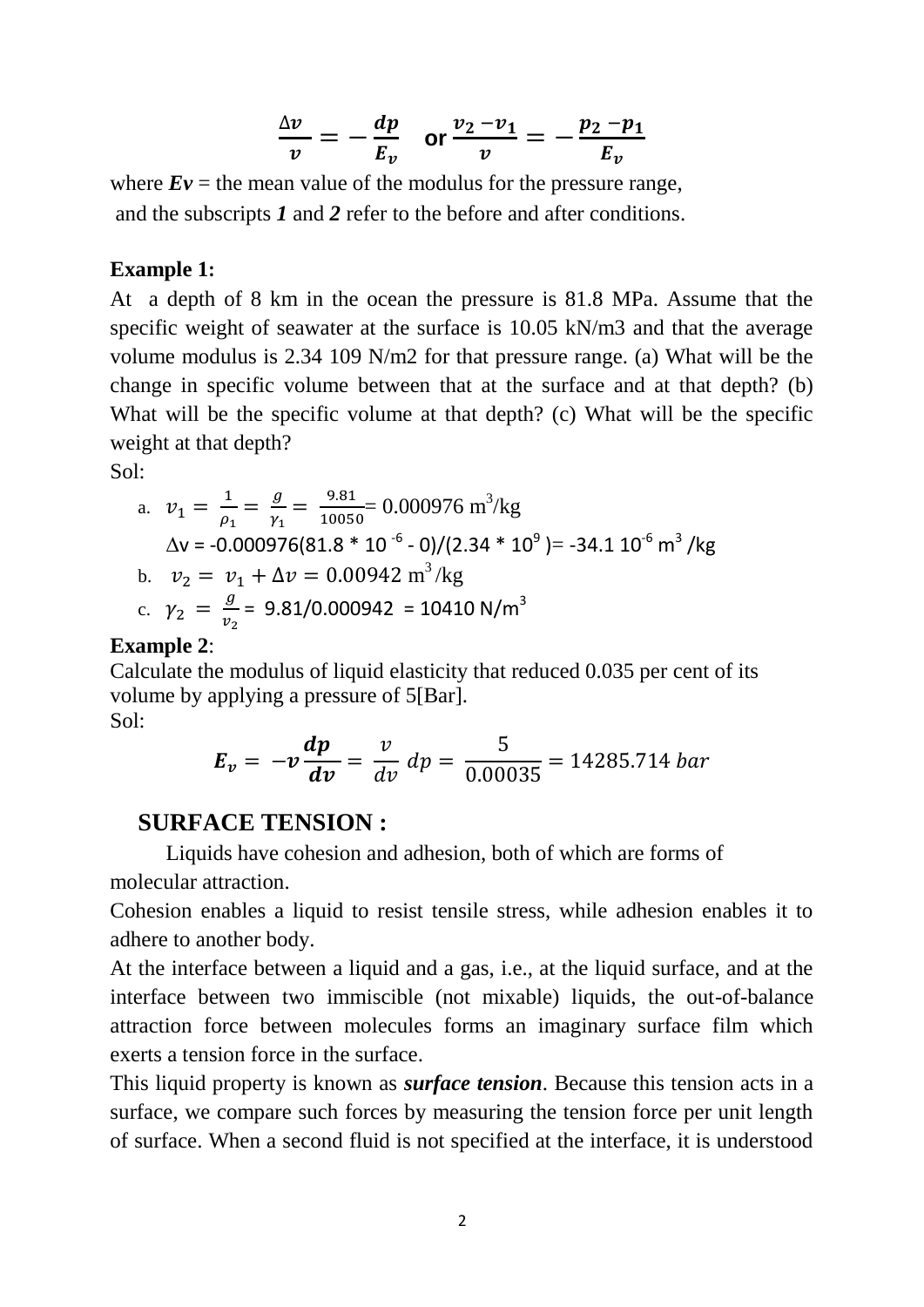that the liquid surface is in contact with air. The surface tensions of various liquids decrease slightly with increasing temperature.

*Capillarity*: is the property of exerting forces on fluids by fine tubes or porous media; it is due to both cohesion and adhesion.

When the cohesion is of less effect than the adhesion, the liquid will wet a solid surface it touches and rise at the point of contact; if cohesion predominates, the liquid surface will depress at the point of contact. For example, capillarity makes water rise in a glass tube, while mercury depresses below the true level.

We call the curved liquid surface that develops in a tube a *meniscus*. From freebody considerations, equating the lifting force created by surface tension to the gravity force,

$$
2\pi r \sigma \cos \theta = \pi r^2 h \gamma
$$

$$
h = \frac{2\sigma \cos \theta}{\gamma r}
$$

where σ=surface tension (sigma) in units of force per unit length

 $\theta$ = wetting angle (theta)

γ= specific weight of liquid

 $r=$  radius of tube

h= capillary rise

**Note**: For tube diameters larger than in (12 mm), capillary effects are negligible.

Surface tension effects are generally negligible in most engineering situations. However, they can be important in problems involving capillary rise, such as in the soil water zone.

When we use small tubes to measure fluid properties, such as pressures, we must take the readings while aware of the surface tension effects; a true reading would occur if surface tension effects were zero. These effects are also important in hydraulic model studies when the model is small, in the breakup of liquid jets, and in the formation of drops and bubbles. The formation of drops is extremely complex to analyze, but is, for example, of critical concern in the design of inkjet printers,

### **Example1** :

Water at 10<sup>o</sup>C stands in a clean glass tube of 2-mm diameter at a height of 35 mm. What is the true static height?

at 10°C:  $\gamma$ = 9804 N/m<sup>3</sup> , 6= 0.0742 N/m. for clean glass tube: θ=-0°.

$$
h = \frac{2\sigma cos\theta}{\gamma r} = 0.015 \, \text{14 m} = 15.14 \, \text{mm}
$$